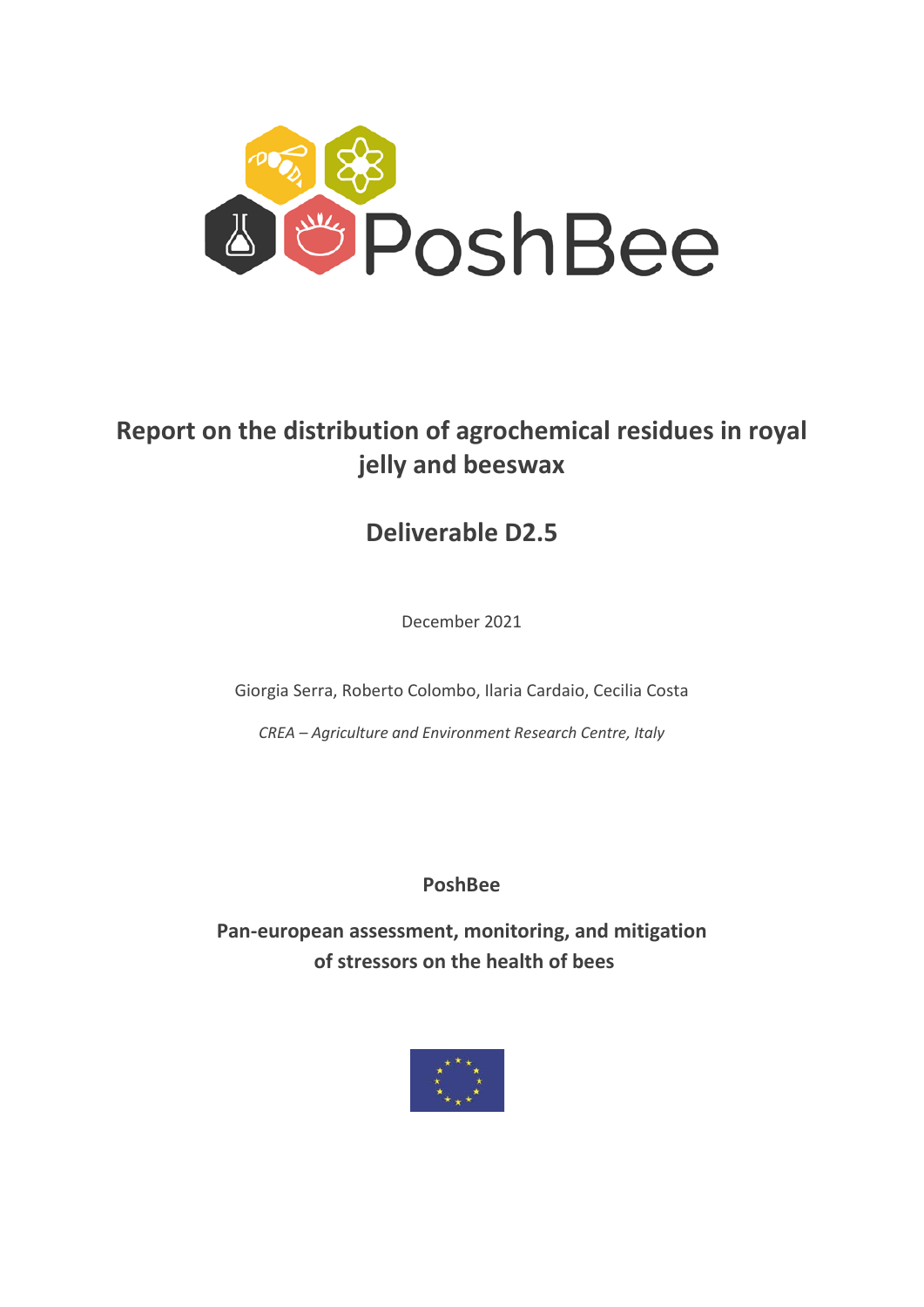# **Prepared under contract from the European Commission**

Grant agreement No. 773921 EU Horizon 2020 Research and Innovation action

| Project acronym:           | <b>PoshBee</b>                                                                                                                                                                                                              |  |  |  |  |
|----------------------------|-----------------------------------------------------------------------------------------------------------------------------------------------------------------------------------------------------------------------------|--|--|--|--|
| Project full title:        | Pan-european assessment, monitoring, and mitigation of                                                                                                                                                                      |  |  |  |  |
|                            | stressors on the health of bees                                                                                                                                                                                             |  |  |  |  |
| Start of the project:      | <b>June 2018</b>                                                                                                                                                                                                            |  |  |  |  |
| Duration:                  | 60 months                                                                                                                                                                                                                   |  |  |  |  |
| Project coordinator:       | <b>Professor Mark Brown</b>                                                                                                                                                                                                 |  |  |  |  |
|                            | Royal Holloway, University of London                                                                                                                                                                                        |  |  |  |  |
|                            | www.poshbee.eu                                                                                                                                                                                                              |  |  |  |  |
| Deliverable title:         | Report on the distribution of agrochemical residues in royal jelly<br>and beeswax                                                                                                                                           |  |  |  |  |
| Deliverable n°:            |                                                                                                                                                                                                                             |  |  |  |  |
|                            | D <sub>2.5</sub>                                                                                                                                                                                                            |  |  |  |  |
| Nature of the deliverable: | Report                                                                                                                                                                                                                      |  |  |  |  |
| Dissemination level:       | Public                                                                                                                                                                                                                      |  |  |  |  |
| WP responsible:            | WP <sub>2</sub>                                                                                                                                                                                                             |  |  |  |  |
| Lead beneficiary:          | <b>CREA</b>                                                                                                                                                                                                                 |  |  |  |  |
| Citation:                  | Serra, G., Colombo R., Cardaio I., Costa, C. (2021). Report on the<br>distribution of agrochemical residues in royal jelly and beeswax.<br>Deliverable D2.5 EU Horizon 2020 PoshBee Project, Grant<br>agreement No. 773921. |  |  |  |  |
| Due date of deliverable:   | Month n° 42                                                                                                                                                                                                                 |  |  |  |  |
| Actual submission date:    | Month n° 43                                                                                                                                                                                                                 |  |  |  |  |

\_\_\_\_\_\_\_\_\_\_\_\_\_\_\_\_\_\_\_\_\_\_\_\_\_\_\_\_\_\_\_\_\_\_\_\_\_\_\_\_\_\_\_\_\_\_\_\_\_\_\_\_\_\_\_\_\_\_\_\_\_\_\_\_\_\_\_\_\_\_\_\_\_\_\_\_\_\_\_\_\_\_

#### Deliverable status:

| Version | <b>Status</b> | Date             | Author(s)                                 |
|---------|---------------|------------------|-------------------------------------------|
| 1.0     | Final         | 15 December 2021 | Serra, G., Colombo R., Cardaio I., Costa, |
|         |               |                  | <b>CREA</b>                               |

The content of this deliverable does not necessarily reflect the official opinions of the European Commission or other institutions of the European Union.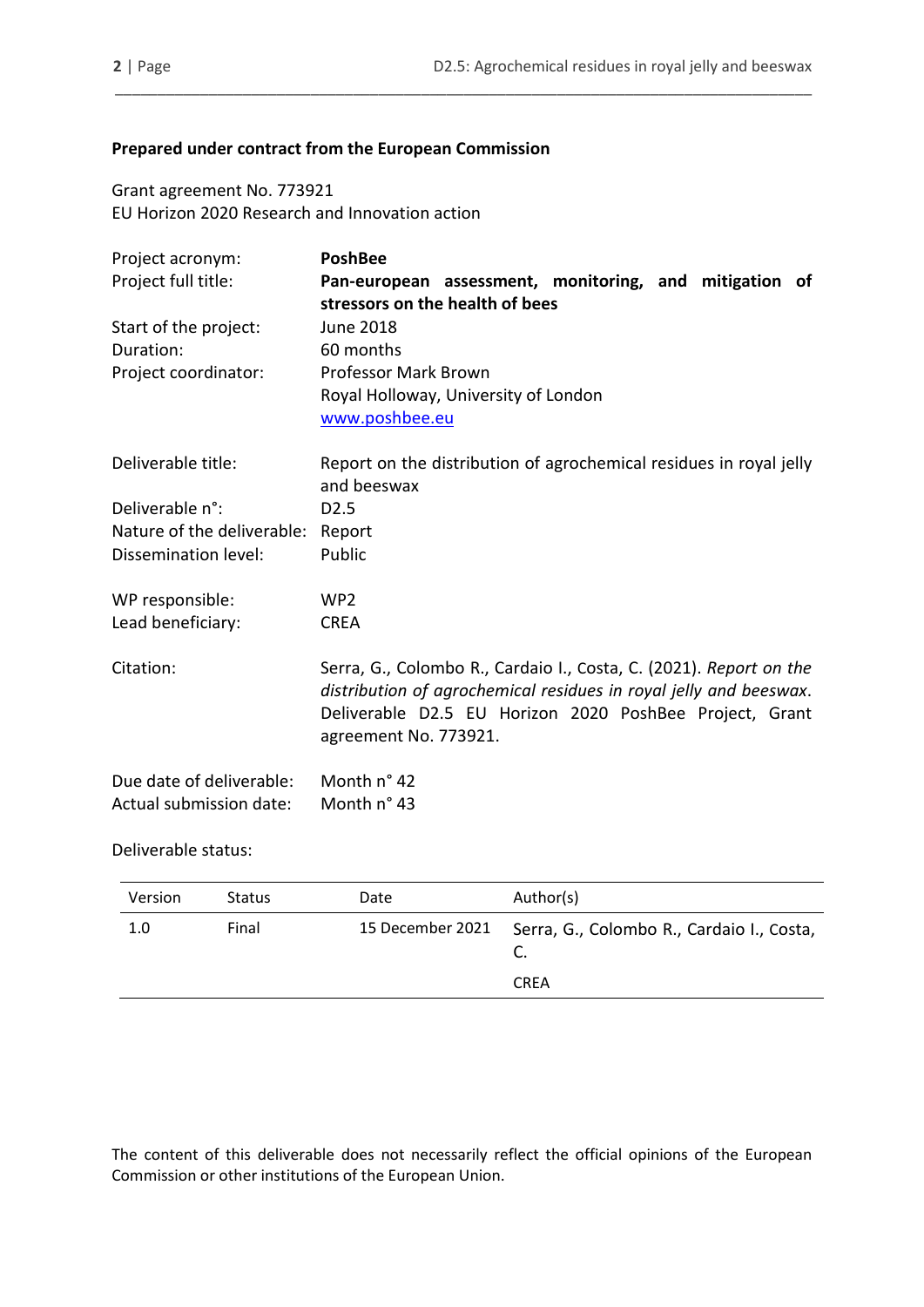# **Table of contents**

| 1.     |                  |  |  |  |  |
|--------|------------------|--|--|--|--|
| 2.     |                  |  |  |  |  |
|        | 2.1.             |  |  |  |  |
|        | 2.1.1.<br>2.1.2. |  |  |  |  |
|        |                  |  |  |  |  |
|        | 2.1.             |  |  |  |  |
|        | 2.2.             |  |  |  |  |
| 3.     |                  |  |  |  |  |
|        | 3.1.             |  |  |  |  |
|        | 3.1.1.           |  |  |  |  |
|        | 3.1.2.           |  |  |  |  |
| 3.1.3. |                  |  |  |  |  |
|        | 3.1.4.           |  |  |  |  |
| 3.1.5. |                  |  |  |  |  |
|        | 3.1.6.           |  |  |  |  |
|        | 3.2.             |  |  |  |  |
|        | 3.2.1.           |  |  |  |  |
|        | 3.2.2.           |  |  |  |  |
|        | 3.2.3.           |  |  |  |  |
| 4.     |                  |  |  |  |  |
| 5.     |                  |  |  |  |  |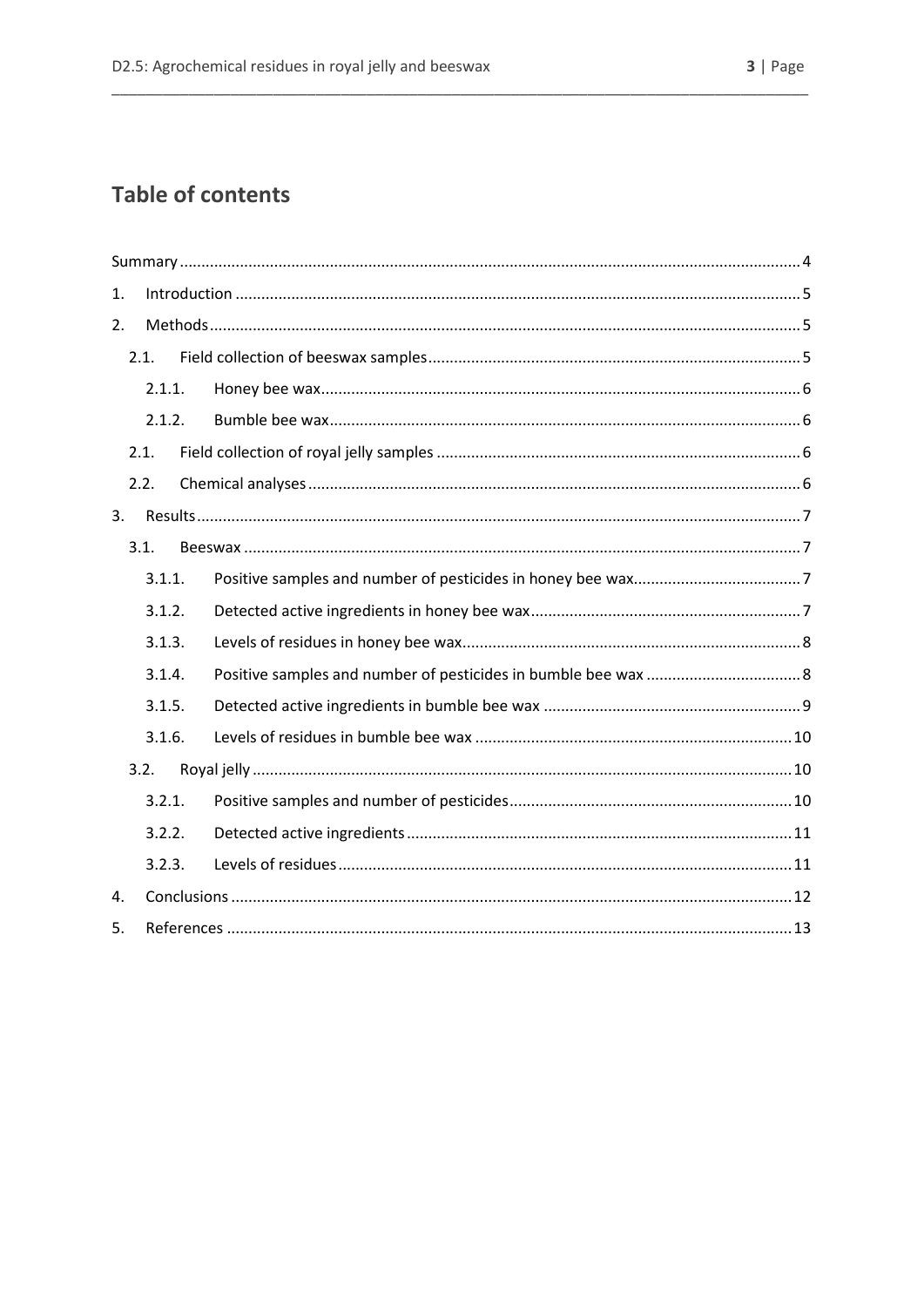#### <span id="page-3-0"></span>**Summary**

In recent years, honey bee populations have been subject to decline and beekeepers have suffered unprecedented losses. This decline has been linked to several factors, including the use of pesticides which can have toxic effects on bees. Honey bees forage nectar, pollen, water, and resin from a wide area surrounding their hive. In this way, either orally, or by contact, they can absorb active ingredients present in the environment. The substances may be absorbed at sublethal levels and be brought back to the hive, where they can accumulate and cause chronic and sublethal effects. Lipophilic substances present in the bee hive or colony can reside in the wax. Both adult and larval stages of honey bees and bumble bees are continuously in contact with the wax, thus, its contamination could be a source of chronic sublethal exposure. Royal jelly can also become contaminated with pesticide residues resulting from treatments applied in the agricultural environment or inside beehives, and as it is used in the colony for feeding the queen and the young larvae, its contamination could have potential effects on the whole colony.

\_\_\_\_\_\_\_\_\_\_\_\_\_\_\_\_\_\_\_\_\_\_\_\_\_\_\_\_\_\_\_\_\_\_\_\_\_\_\_\_\_\_\_\_\_\_\_\_\_\_\_\_\_\_\_\_\_\_\_\_\_\_\_\_\_\_\_\_\_\_\_\_\_\_\_\_\_\_\_\_\_\_

In the POSHBEE project freshly produced wax produced by honey bees and bumble bees, and royal jelly produced by honey bees, were collected from hives and colonies placed in apple orchards and oilseed rape fields characterised by different levels of agricultural intensity, to understand whether the surrounding landscape could contaminate these important hive products. Three countries representing the three European climatic zones for pesticide modelling and registration were chosen for the study of residues in beeswax and royal jelly: Sweden for the Northern zone, Germany for the Central zone, and Italy for the Southern zone. Samples were collected during the flowering of the selected crops and analysed by multiresidue analyses in a laboratory specialised in analyses of honey bee products.

Of the 24 analysed samples of beeswax, 17 (71%) of them were found to be positive for at least one a.i.. 15 active ingredients were found. The highest number of positive samples was found in the German oilseed rape sites, followed by Swedish apple orchards. In beeswax produced in the Italian oilseed rape sites, no positive samples were detected. The a.i. with the highest number of positive samples was Tau-Fluvalinate, an a.i. also used in bee hives for control of the parasitic mite *Varroa destructor*. The insecticide Bifenthrin was also detected in several samples in the Swedish sites. In Germany, the synergizer Piperonyl Butxide, used in association with natural pirethrines, was detected.

Of the 24 analysed samples of bumble bee wax, 19 (79%) of them were found to be positive for at least one a.i.. 24 active ingredients were found. Samples from the apple sites in Italy were the ones with the highest number of positive samples and the highest number of different a.i. detected, followed by apple sites in Germany. Residue levels in bumble bee wax highlighted high contamination in the German apple sites by the Captan metabolite, 1,2,3,6-Tetrahydrophthalimide. This a.i. was detected also in Italian apple sites, but with lower residue levels.

Of the 24 analysed samples of royal jelly, 13 (54%) were found to be positive for at least one a.i.. The highest number of positive samples were found in the German oilseed rape samples, and represented by samples positive for the insecticide Bifenthrin. In Italy, several samples were positive for coumaphos, an insecticide that is used against the *Varroa* mite.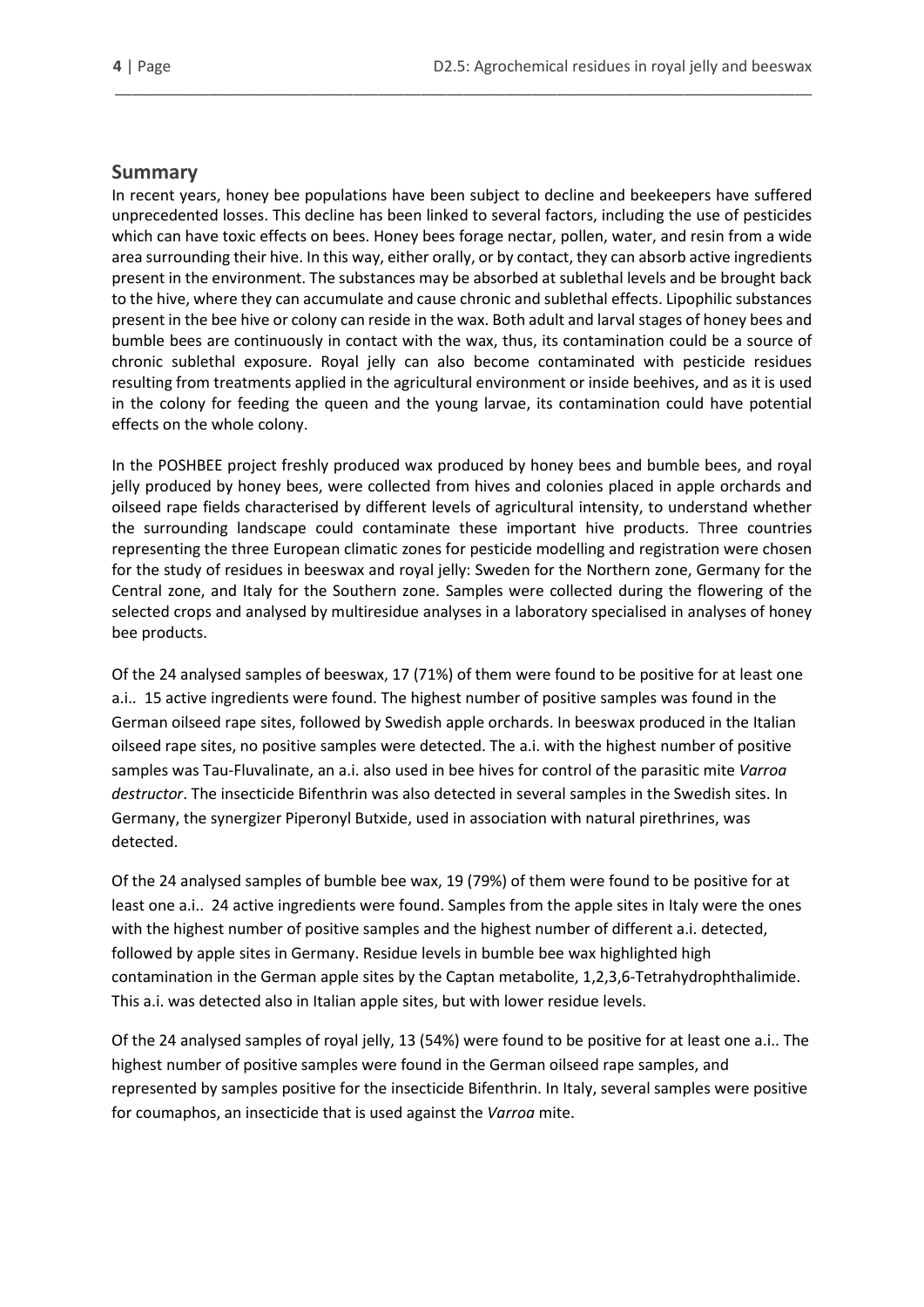# <span id="page-4-0"></span>**1. Introduction**

Beeswax is a natural product secreted by specific glands of worker honey bees and bumble bees (Snodgrass, 1956) and consists primarily of complex mixtures of paraffinic hydrocarbons, free fatty acids, esters of fatty acids and fatty alcohol, and di-esters (Tulloch, 1980).

\_\_\_\_\_\_\_\_\_\_\_\_\_\_\_\_\_\_\_\_\_\_\_\_\_\_\_\_\_\_\_\_\_\_\_\_\_\_\_\_\_\_\_\_\_\_\_\_\_\_\_\_\_\_\_\_\_\_\_\_\_\_\_\_\_\_\_\_\_\_\_\_\_\_\_\_\_\_\_\_\_\_

Due to the lipid nature of beeswax, lipophilic substances present in the bee hive or colony can accumulate in the wax. The main source of contamination of honey bee wax is acaricides. In honey bee hives, beeswax can accumulate residues of acaricides used to control the parasitic mite *Varroa destructor* (Bogdanov et al, 1998). In wild bumble bees, the main source of exposure is likely to be environmental contaminants that are brought back to the nest. Both adult and larval stages of honey bees and bumble bees are continuously in contact with the wax, thus, its contamination could be a source of chronic sublethal exposure.

Royal jelly is a highly sugary and proteinaceous substance, produced by the hypopharyngeal and mandibular glands of worker honey bees. It can become contaminated with pesticides and/or antibiotic residues resulting from treatments applied either inside beehives or in the agricultural environment (Karazafiris et al., 2008). Since royal jelly is used in honey bee colonies for feeding the queen and the young larvae, its contamination could have potential effects on the whole colony.

In recent years, honey bee populations have been subject to decline and beekeepers have suffered unprecedented losses (Brodschneider et al, 2016). This decline has been linked to several factors, including parasites and viral infections, monoculture farming which prevents bees from having a varied diet and the use of pesticides which can have toxic effects on bees.

Honey bees and bumble bees forage nectar, pollen, water, and resin from a wide area surrounding their hive (nb., water and resin collection are predominantly honey bee activities). In this way, either orally, or by contact, they can absorb active ingredients present in the environment. The substances may be absorbed at sublethal levels and be brought back to the hive or nest, where they can accumulate and cause chronic and sublethal effects (Johnson, 2015; Sanchez-Bayo & Goka, 2016).

In the POSHBEE project beeswax produced by honey bees and bumble bees, and royal jelly produced by honey bees were collected from hives and colonies placed in apple orchards and oilseed rape fields characterised by different levels of agricultural intensity, to understand whether the surrounding landscape could contaminate these important bee products.

# <span id="page-4-1"></span>**2. Methods**

#### <span id="page-4-2"></span>**2.1. Field collection of beeswax samples**

A site network based in apple orchards and oilseed rape fields was set up in 8 European countries (Germany, Great Britain, Estonia, Ireland, Italy, Spain, Sweden, Switzerland). In each site, 3 honey bee hives, 3 bumble bee colonies and 3 mason bee nests (each with 100 cocoons) were deployed in 16 sites per country (8 in apple orchards and 8 in oilseed rape fields.

Samples of beeswax and royal jelly were collected from sites in three countries representing the three European climatic zones for pesticide modelling and registration: Sweden for the Northern zone, Germany for the Central zone, and Italy for the Southern zone. Samples were collected from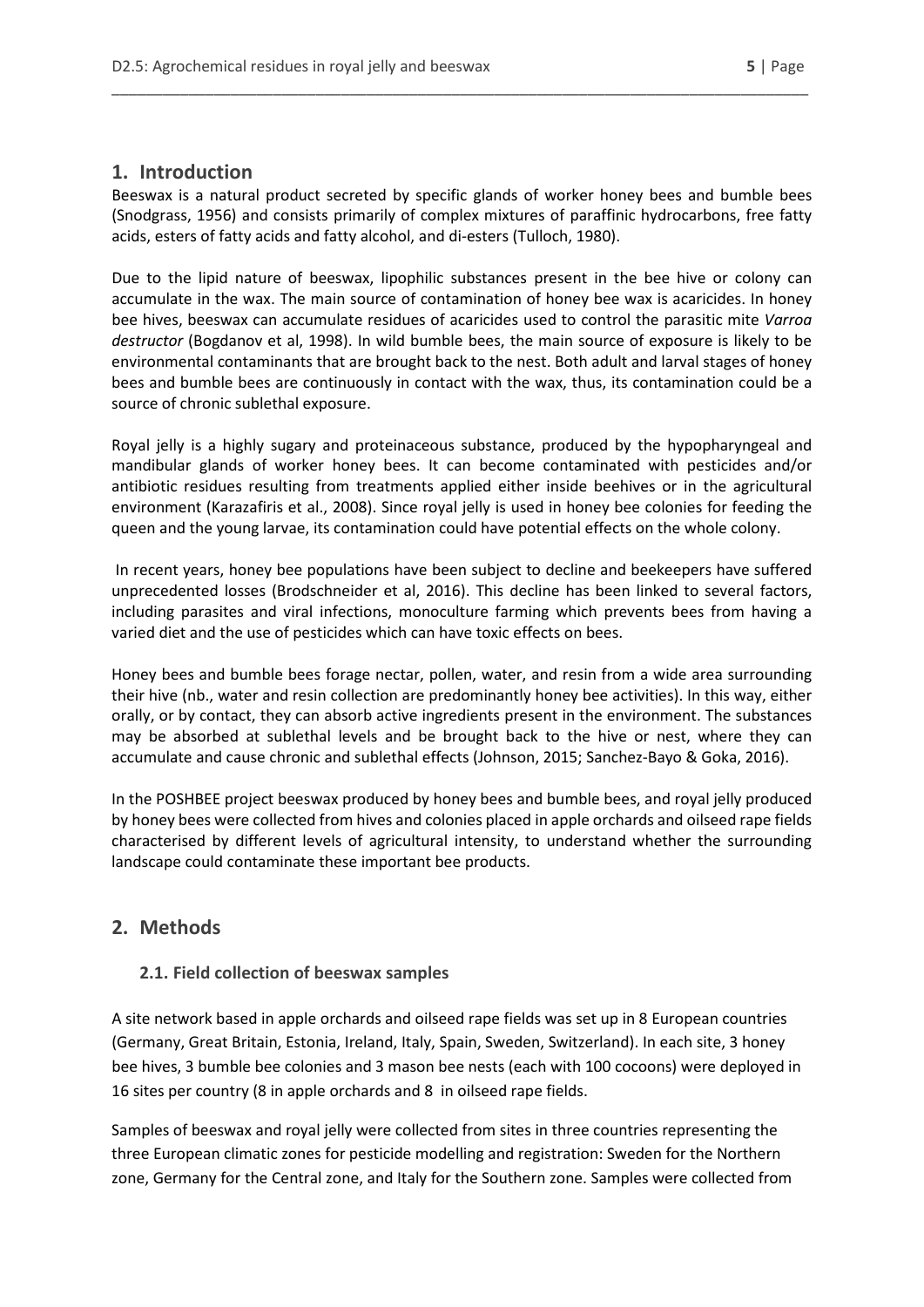the hives and colonies of the site network, as described in [D1.1 Protocols for methods of field](https://poshbee.eu/documents/1/0_0_0/0)  [sampling](https://poshbee.eu/documents/1/0_0_0/0) (Stout & Hodge, 2020). After collection, samples were immediately frozen and kept at - 20°C until analyses, which were performed at a CREA laboratory specialised in analyses of honey bee products, accredited according to UNI CEI EN ISO/IEC 17025 norm. Samples were posted on dry ice.

\_\_\_\_\_\_\_\_\_\_\_\_\_\_\_\_\_\_\_\_\_\_\_\_\_\_\_\_\_\_\_\_\_\_\_\_\_\_\_\_\_\_\_\_\_\_\_\_\_\_\_\_\_\_\_\_\_\_\_\_\_\_\_\_\_\_\_\_\_\_\_\_\_\_\_\_\_\_\_\_\_\_

#### **2.1.1. Honey bee wax**

<span id="page-5-0"></span>Samples of beeswax were collected at the end of the flowering period from the site network apiaries (4 OSR and 4 APP sites). The collection of newly produced wax was ensured by the placement of an empty frame (i.e., no comb or foundation) next to the brood cluster, during the second week of blooming. With a strong nectar flow, a normal-size colony easily produces wax to draw a comb in that position within a few days. A minimum of 2 g of new wax was collected from each of the 3 colonies present in each site. The samples were pooled per site.

#### **2.1.2. Bumble bee wax**

<span id="page-5-1"></span>To ensure collection of clean wax, cotton wool was not placed in the colonies in the 4 sites chosen for wax collection. The bumble bee wax produced during the flowering period was collected at the end of the flowering period and after the bumble bee colonies were removed from the field and frozen for dissection and analysis. If the colony had produced a wax cover, this was used as the wax sample. Otherwise, the newest wax covering the egg clusters and young larvae was collected (the wax from older larvae was not collected as it is difficult to separate it from the cocoons).

# <span id="page-5-2"></span>**2.1. Field collection of royal jelly samples**

During regular colony inspections, presence, location and developmental stage of newly started queen-cells was noted, and when the cell was close to closure it was removed from the hive and stored until reaching the laboratory. Here royal jelly was removed with a spatula from all the queencells collected at a particular site, thus yielding a pooled sample of royal jelly for each site.

# <span id="page-5-3"></span>**2.2. Chemical analyses**

The method for the analysis of pesticides in royal jelly and beeswax has been developed and validated.

The total number of molecules that were screened for, inclusive of isomers and metabolites, was 374. The extraction method is a simplified QuEChERS, which consists of an extraction and a purification stage: in the extraction stage, MgSO4 salts together with a solution of water and acetonitrile were added. The sample was centrifuged, and the supernatant was collected and purified with a PSA resin. The sample was again centrifuged, concentrated and a specific solvent added for the GC-MS/ MS or LC-MS/MS analysis.

Quantification was performed by means of a calibration curve with the standards in solvent, which was conducted at each analytical cycle.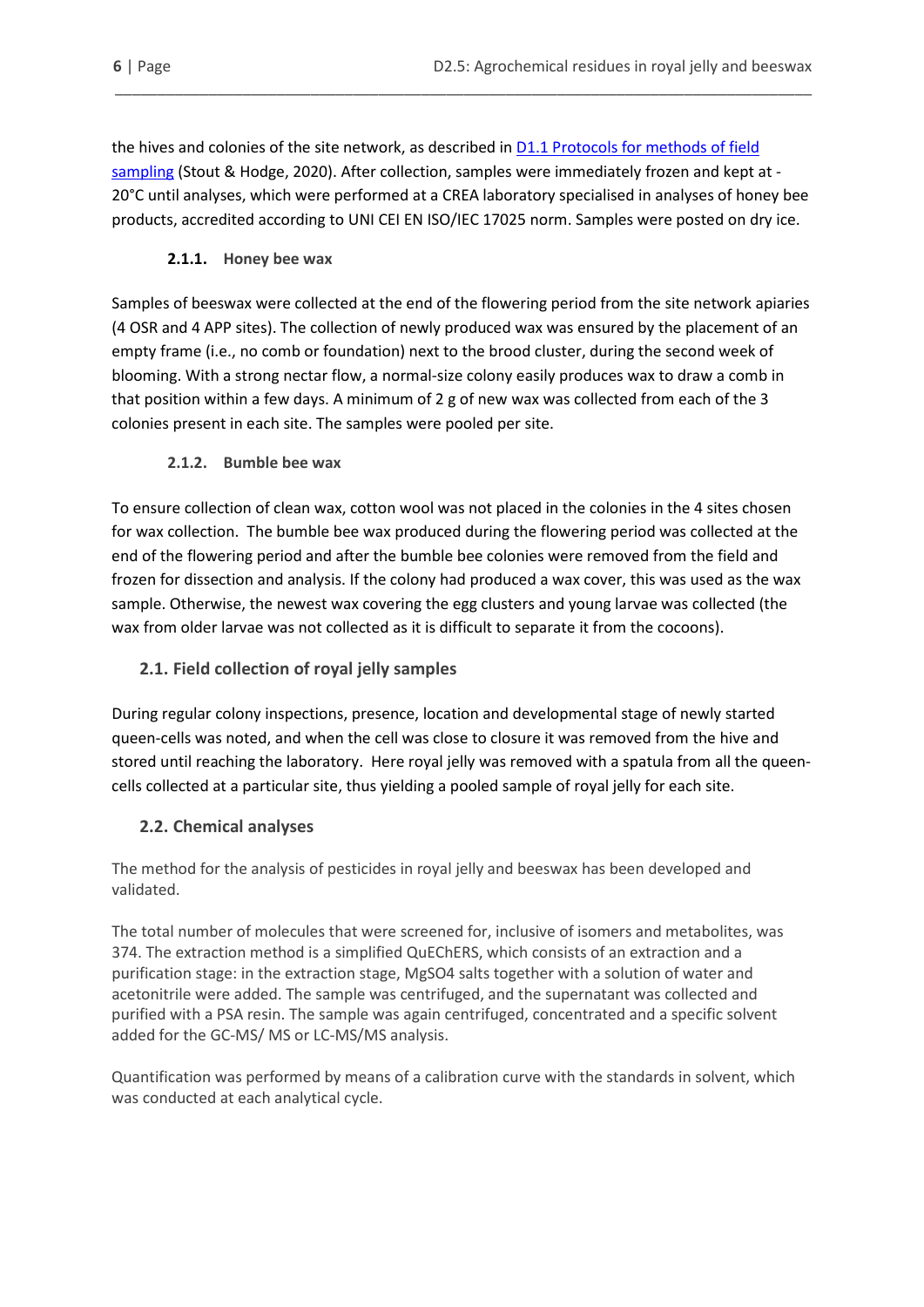#### <span id="page-6-0"></span>**3. Results**

#### <span id="page-6-1"></span>**3.1. Beeswax**

#### **3.1.1. Positive samples and number of pesticides in honey bee wax**

<span id="page-6-2"></span>All of the 24 received samples of honey bee wax were analysed, and 17 (71%) of them were found to be positive for at least one a.i.. 15 active ingredients were found: 1,2,3,6-Tetrahydrophthalimide, Azoxystrobin, Bifenthrin, Boscalid, Carbendazim, Chlorthalonil, Coumaphos, Cyprodinil, Fludioxonil, Piperonyl Butxide, Pyrimethanil, Tau-Fluvalinate, Tebuconazole, Thiacloprid, and Tetramethrin.

\_\_\_\_\_\_\_\_\_\_\_\_\_\_\_\_\_\_\_\_\_\_\_\_\_\_\_\_\_\_\_\_\_\_\_\_\_\_\_\_\_\_\_\_\_\_\_\_\_\_\_\_\_\_\_\_\_\_\_\_\_\_\_\_\_\_\_\_\_\_\_\_\_\_\_\_\_\_\_\_\_\_

<span id="page-6-3"></span>

#### **3.1.2. Detected active ingredients in honey bee wax**

**Figure 1: Number of positive samples per a.i., per crop type and per country. APP = apple sites; OSR = oilseed rape sites; GER = Germany; ITA = Italy; SWE = Sweden.**

The highest number of positive samples was found in the German oilseed rape sites, followed by Swedish apple orchards (Figure 1). In beeswax produced in the Italian oilseed rape sites, no positive samples were detected. The a.i. with the highest number of positive samples was Tau-Fluvalinate, an a.i. also used in honey bee hives for control of the parasitic mite *Varroa destructor*. The insecticide Bifenthrin was also detected in several samples in the Swedish sites. In Germany, the synergizer Piperonyl Butxide, used in association with natural pirethrines, was detected in 4 samples.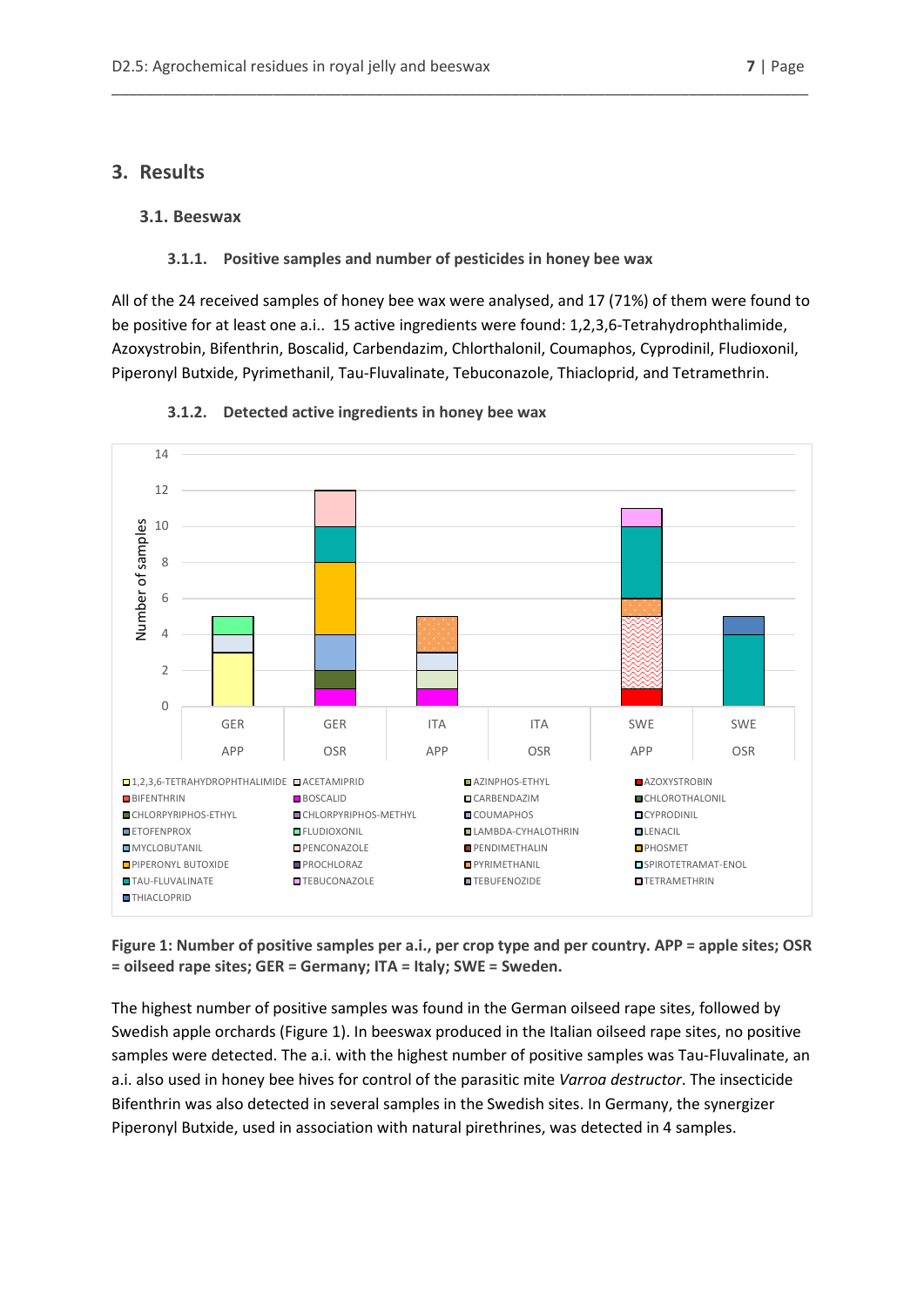<span id="page-7-0"></span>

#### **3.1.3. Levels of residues in honey bee wax**

**Figure 2: Average residue levels of active ingredients in all monitoring sites. APP = apple sites; OSR = oilseed rape sites; GER = Germany; ITA = Italy; SWE = Sweden.**

The a.i. with the highest residue levels were 1,2,3,6-Tetrahydrophthalimide, the metabolite of the fungicide Captan, in one German apple site; the insecticide and acaricide Tau-Fluvalinate found mainly in the Swedish sites, in both apple and oilseed rape sites; and the fungicide Pyrimethanil, again in a German apple orchard. In Swedish apple sites, Bifenthrin was observed with residue levels over 100 µg/kg.

# **3.1.4. Positive samples and number of pesticides in bumble bee wax**

<span id="page-7-1"></span>All of the 24 received samples of bumble bee wax were analysed, and 19 (79%) of them were found to be positive for at least one a.i.. 24 active ingredients were found: 1,2,3,6-Tetrahydrophthalimide, Acetamaprid, Azinphos-Ethyl, Boscalid, Carbendazim, Chlorthalonil, Chlorpyriphos-Ethyl, Chlorpyriphos-Methyl, Cyprodinil, Etofenprox, Fludioxonil, Lambda-Cyhalothrin, Lenacil, Myclobutanil, Penconazole, Pendimethalin, Phosmet, Prochloraz, Pyrimethanil, Spirotetramat-enol, Tau-Fluvalinate, Tebuconazole, Tebufenozide, and Thiacloprid.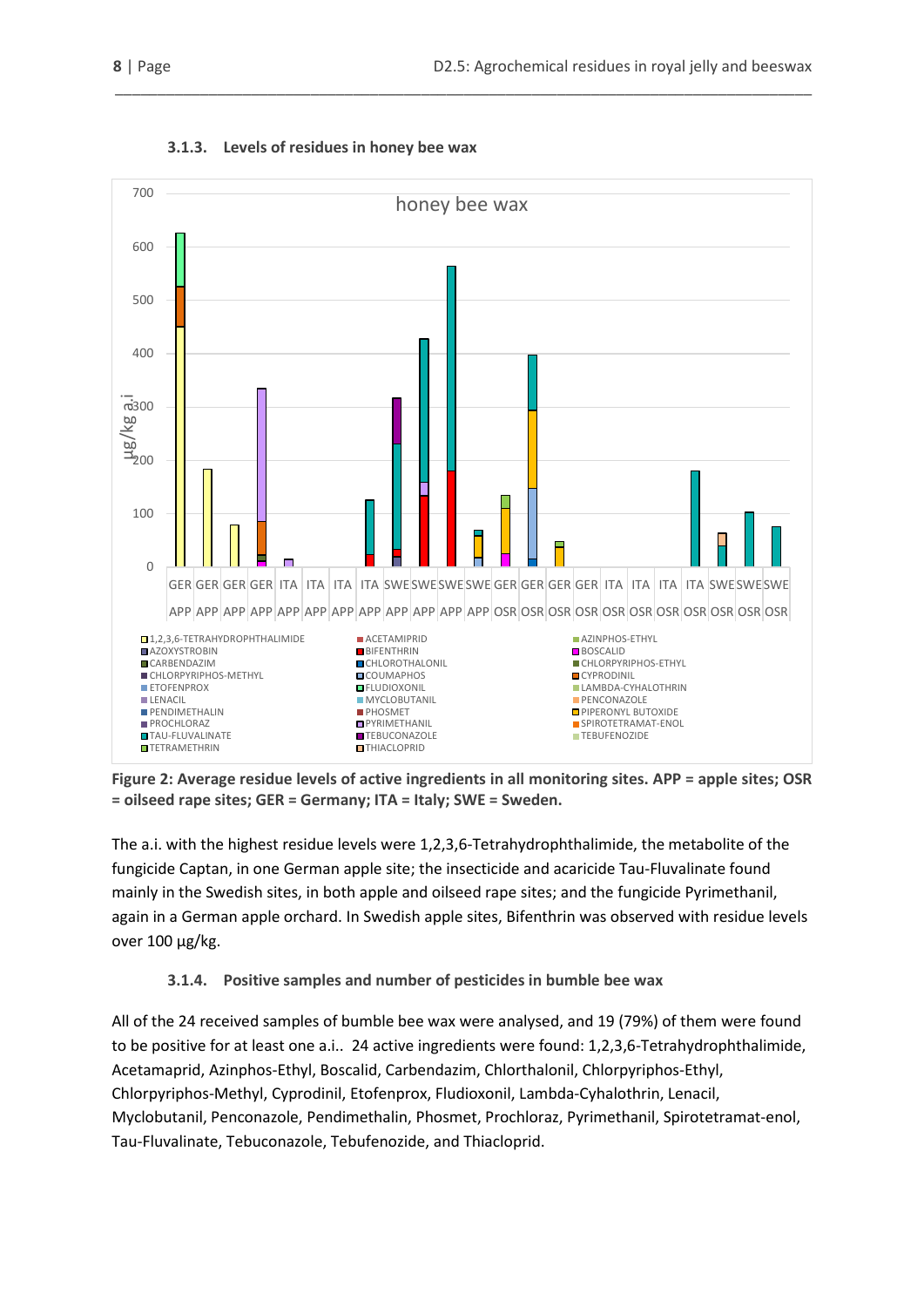<span id="page-8-0"></span>

#### **3.1.5. Detected active ingredients in bumble bee wax**

**Figure 3: Average residue levels of active ingredients in bumblebees' wax in all monitoring sites. APP = apple sites; OSR = oilseed rape sites; GER = Germany; ITA = Italy; SWE = Sweden.**

Samples from the apple sites in Italy were the ones with the highest number of positive samples and the highest number of different a.i. detected, followed by apple sites in Germany.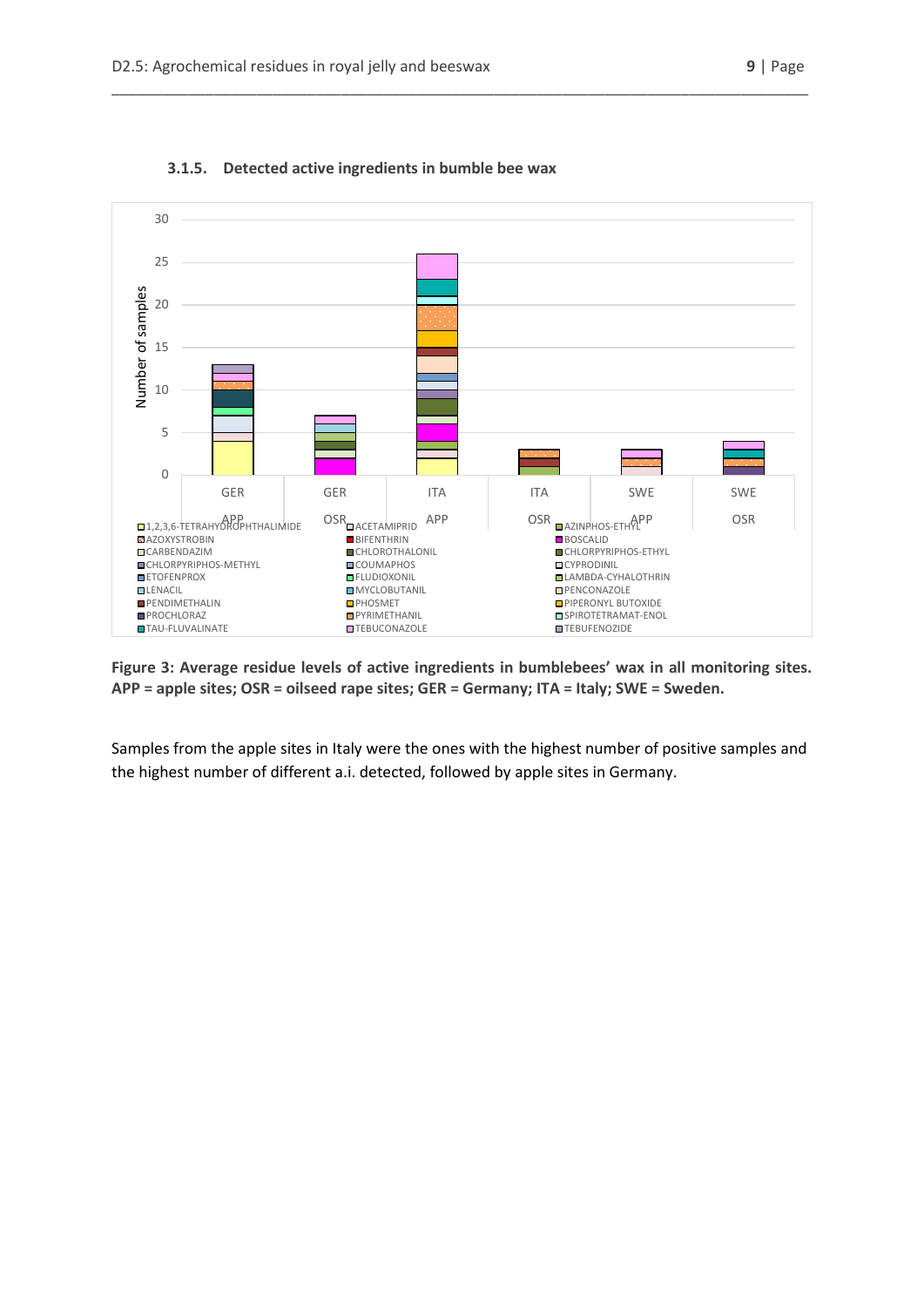<span id="page-9-0"></span>

**3.1.6. Levels of residues in bumble bee wax**

**Figure 4: Average residue levels of active ingredients in in all monitoring sites. APP = apple sites; OSR = oilseed rape sites; GER = Germany; ITA = Italy; SWE = Sweden.**

Residue levels in bumble bee wax highlighted high contamination in the German apple sites by the Captan metabolite, 1,2,3,6-Tetrahydrophthalimide. This a.i. was also detected in Italian apple sites, but with lower residue levels (Figure 4). Conversely, two other fungicides, Pyrimethanil and Tebuconazole, were found with high levels in one Italian apple site. The bumble bee wax in oilseed rape sites had residue levels below 200 µg/kg.

# <span id="page-9-1"></span>**3.2. Royal jelly**

#### **3.2.1. Positive samples and number of pesticides**

<span id="page-9-2"></span>All of the 24 received samples of royal jelly were analysed, and 13 (54%) of them were found to be positive for at least one a.i.. The active detected a.i. were: Acetamiprid, Bifenthrin, Boscalid, Coumaphos, Endrin Aldehyde, Tau-Fluvalinate, Thiacloprid, and 1,2,3,6-Tetrahydrophthalimide.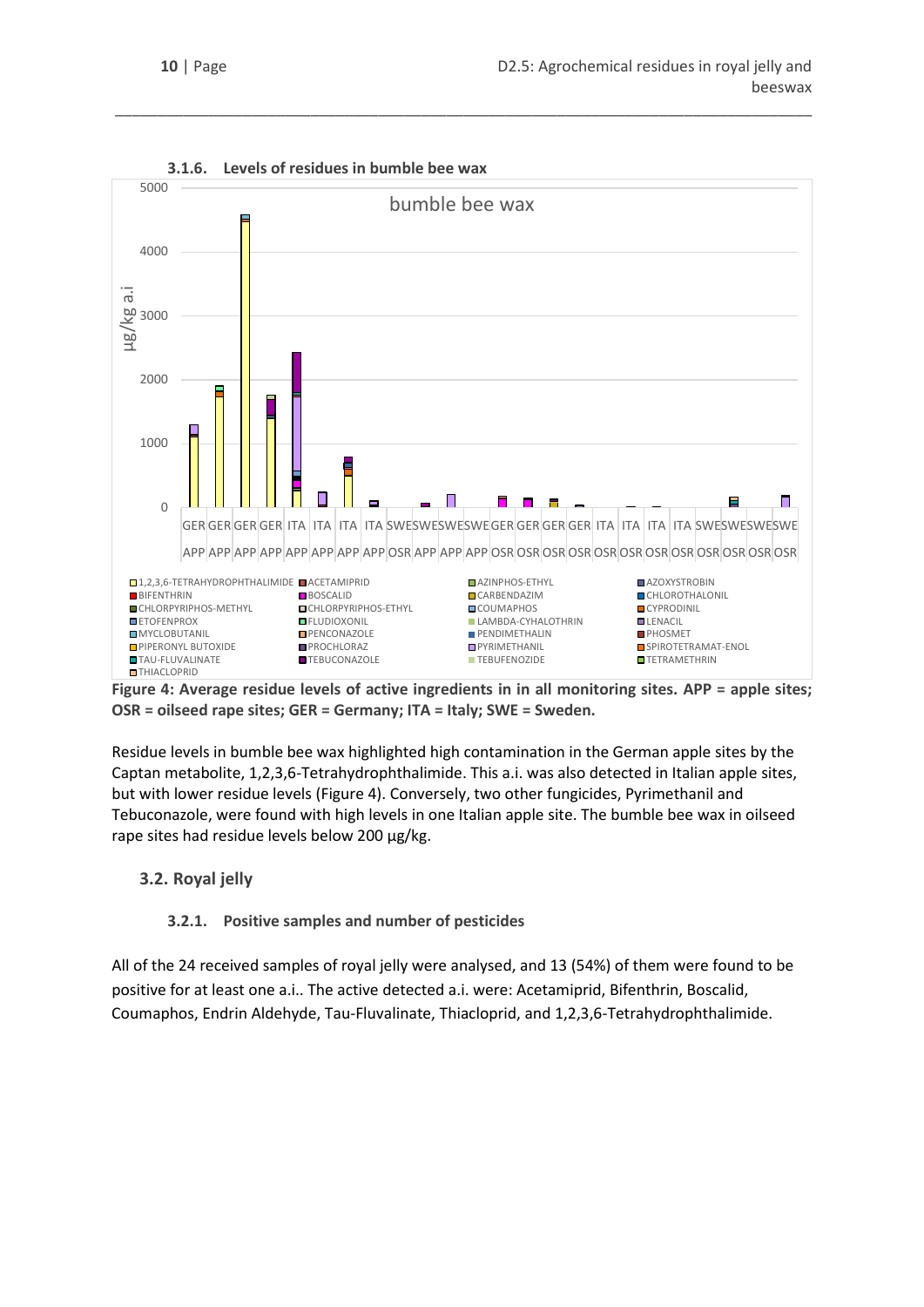

#### <span id="page-10-0"></span>**3.2.2. Detected active ingredients**

**Figure 5: Number of positive samples of royal jelly per a.i., per crop type and per country. APP = apple sites; OSR = oilseed rape sites; GER = Germany; ITA = Italy; SWE = Sweden.**

The highest number of positive samples were found in the German oilseed rape samples, and these included samples positive for the insecticide Bifenthrin. In Italy, several samples were positive with coumaphos, an insecticide that used to be used against *Varroa* mites.

#### **3.2.3. Levels of residues**

<span id="page-10-1"></span>In royal jelly from the German apple sites, as found in honey bee wax and bumble bee wax, high residue levels of the Captan metabolite were detected. Detectable levels of Tau-Fluvalinate were also observed in Sweden (apple site) and in Italy (oil rape seed sites), possibly of in-hive origin.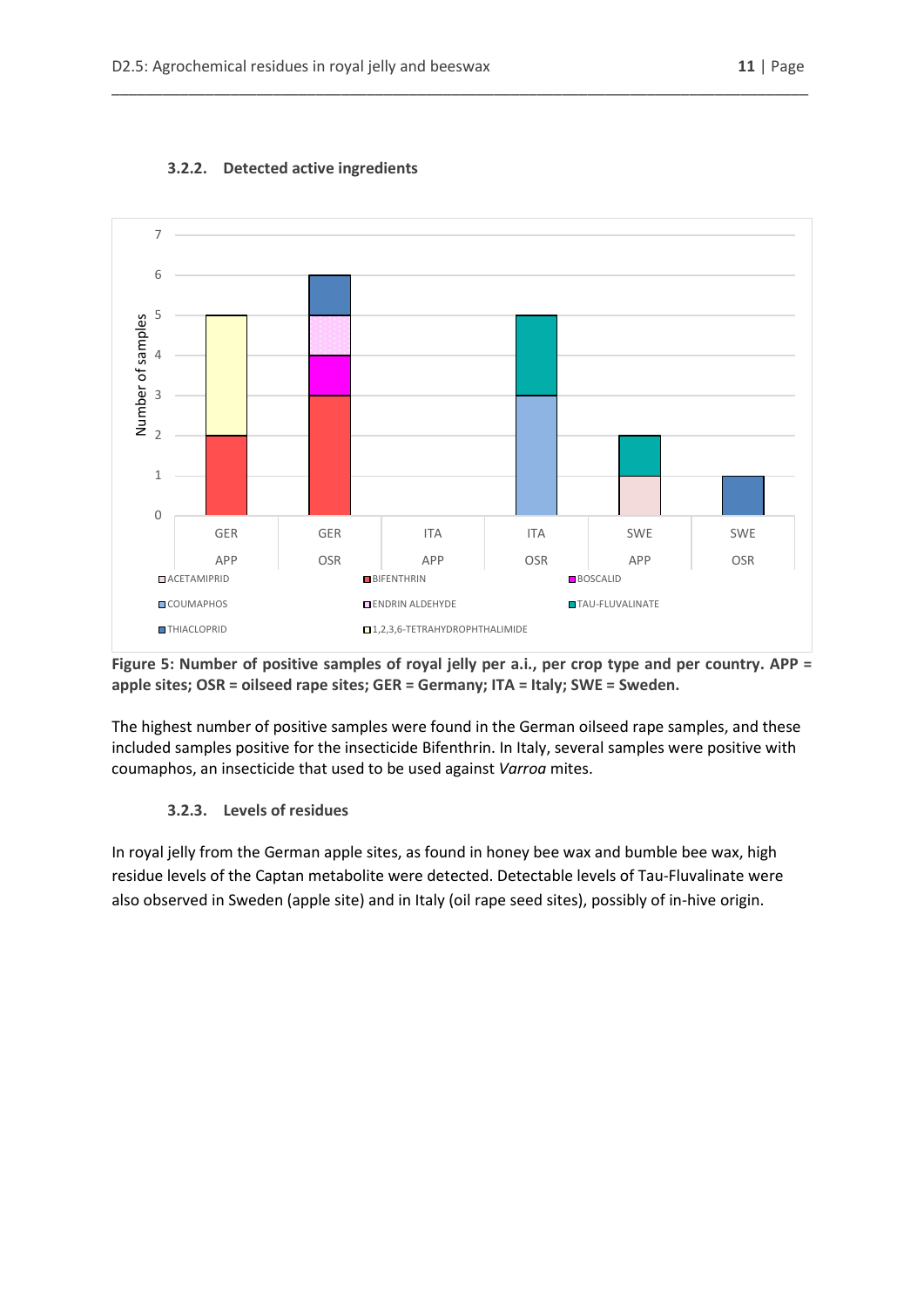

**Figure 6: Residue levels in royal jelly across the selected site network, per a.i., per crop type and per country. APP = apple sites; OSR = oilseed rape sites; GER = Germany; ITA = Italy; SWE = Sweden.**

# <span id="page-11-0"></span>**4. Conclusions**

Beeswax produced by honey bees and bumble bees was contaminated by a.i. used for plant protection, as can be seen by the high rates of positive samples – more than half for all three matrixes. The intensive use of the fungicide Captan was highlighted by the presence of its metabolite 1,2,3,6-Tetrahydrophthalimide in all three matrices.

In contrast to adult honey bees, as described in the PoshBee Deliverable D2.2 Report on exposure of bees to agrochemicals (Serra et al., 2021), beeswax and royal jelly highlighted the frequent presence in the hives of products traditionally used to control the Varroa mite, such as Tau-Fluvalinate and Coumaphos, which can accumulate in wax and even pass onto virgin wax from the old combs present in the hive (Lodesani et al., 2008; Boi et al., 2016). The presence of Bifenthrin in several samples of beeswax and of royal jelly, which was found in a single sample of adult honey bees (in a German site) suggests that the detected residues are due to use for hive treatment against Varroa.